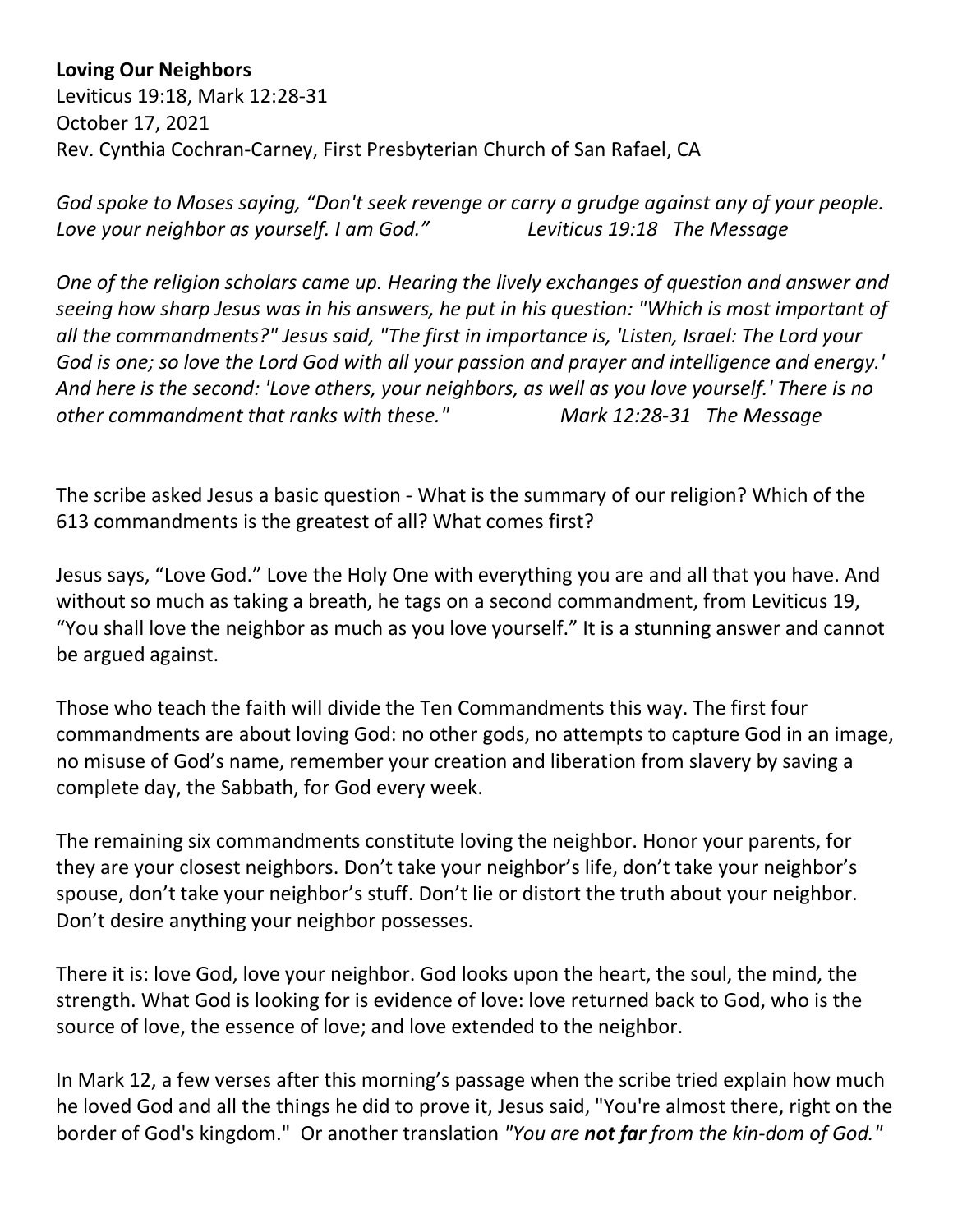Apparently it's possible to quote the Bible, then get it wrong. You can agree in your mind, "Love God, love neighbor," without actually loving anybody. This unnamed scribe can recognize the truth of the greatest commandments, but is he going to live those commandments and be drawn closer to God and experience God's reign, kin-dom in his life?

Later on in Mark we discover the scribes are in the inner sanctum of religious professionals when Jesus is arrested and condemned (15:1). The scribes are in the group that hand over Jesus to Pontius Pilate. The scribes stand among those who make fun of the Christ when he is on the cross (15:31). It's one thing to know God teaches us to love; it's another thing to love.

The distance between is "not far."

Loving God may sound difficult because, at least on the surface, nobody can see God. When we love God, when we experience a deep love, a sense of being at home, a holy presence, we are pretty close to the kin-dom. We can't see God, but we can be open to love and be loved and in the presence of abiding love.

But loving one another and loving our neighbor, whom we can see, you would think that's much easier. Here they are, right in front of us, available for us to love. That's easy, right? It's not easy at all. People have struggles, blind spots, trauma, opinions, bias, and differences. That is one challenge of loving our neighbors.

It is also a question of what loving our neighbor looks like in daily life. One way we love our neighbors is to find out what is needed and then be willing to do it. PDA (Presbyterian Disaster Assistance) is part of our denomination that is an expression of loving our neighbors in the midst of long term recovery from disasters. Loving and caring and helping after the first and second waves of help is over. Some of us are going this week to hammer nails and move debris and put up dry wall and listen to stories of people in Paradise, CA who survived the horrific 2018 Camp Fire. And some of you donated money so our team could go. Together we are loving our neighbors. When we are loving our neighbors, we are pretty close to the kindom, the reign of God.

At the session meeting this week we read and discussed a list from a pastor in Portland of possible reasons someone would join a church. One of them was:

*Joining a church is a way of practicing - among a small group of people over a significant period of time - what you'd like the world to be like. (1)* 

Yes, one reason to join and be part of a church is to practice what we would like the world to be like. I would like the world to be a place where neighbors help and love their neighbors. I would like to live in a world where compassion is more powerful that greed, serving is seen as